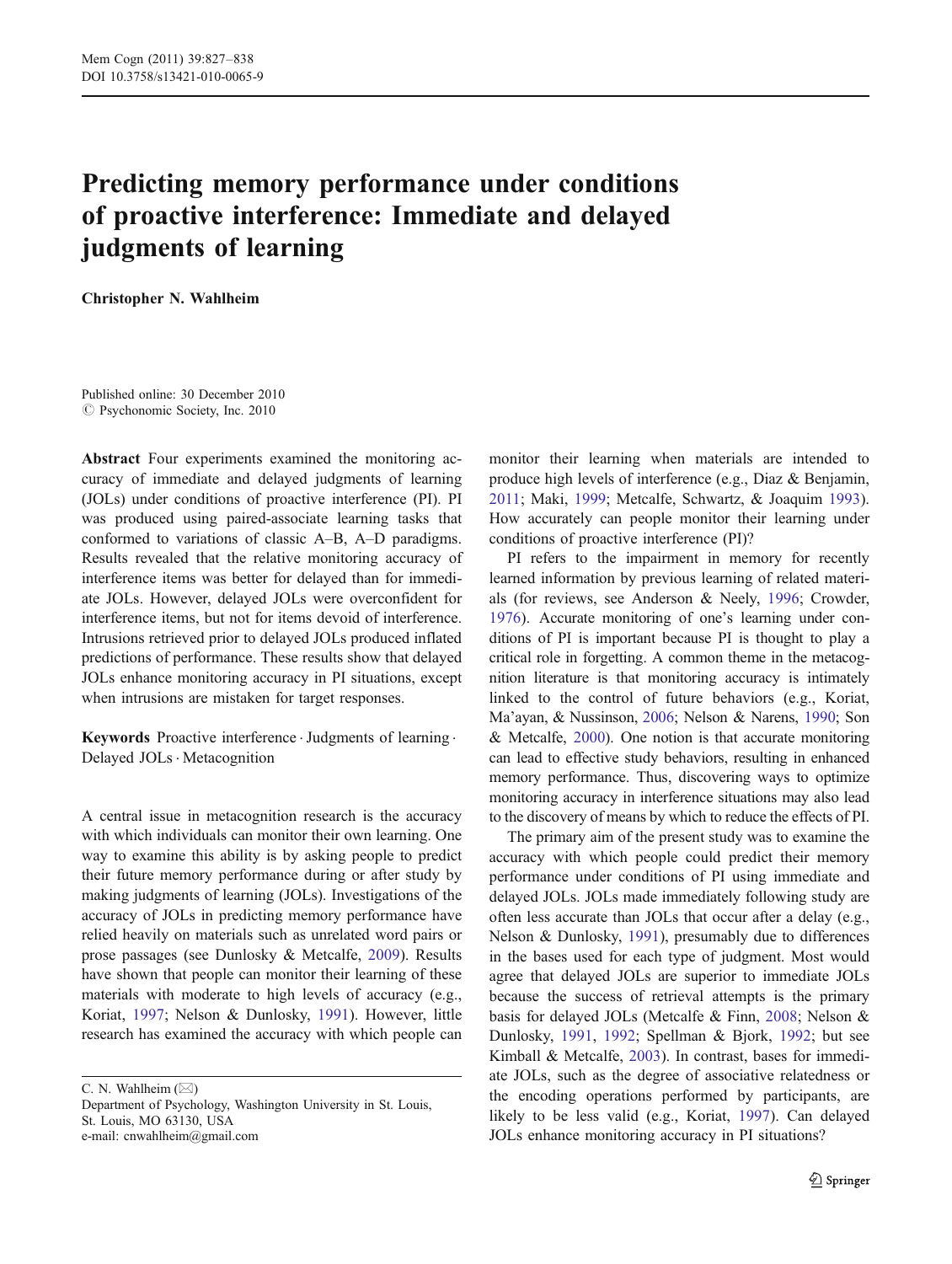Previous research has examined the accuracy of metacognitive judgments in interference situations. For example, Metcalfe et al. [\(1993](#page-11-0)) examined the sensitivity of feelingof-knowing judgments (FOKs) in various PI situations. In their experiments, participants learned paired associates in several versions of classic A–B, A–D paradigms. The amount of interference was manipulated by holding cues constant and varying the relatedness of targets between two presentations (i.e., A–B, A–B; A–B, A–B'; A–B, A–D). The primary finding was that FOKs made for items that initially resulted in retrieval failure tended not to differ across conditions for which cues remained constant and were higher than in a control condition that included cues presented only once (A–B, C–D). In contrast, memory performance tended to be better for repeated cue-target pairs than for pairs in which cues remained constant and targets were changed. These results provided evidence that the familiarity of cues was the primary basis for FOKs and that the retrievability of targets had little influence on judgments. However, the insensitivity of FOKs to differences in performance across interference conditions is unlikely to generalize to JOLs because all items receive JOLs and only items that result in failed retrieval attempts receive FOKs.

Consistent with this notion, Maki ([1999\)](#page-11-0) found that JOLs made for all studied items were sensitive to the effects of retroactive interference (RI). RI is similar to PI, with the primary difference being that recent learning has deleterious effects on memory for previously learned information, instead of the reverse. In her experiments, participants completed study–test trials that consisted of numerical cues and word targets (e.g., 261–farmer) in two consecutive lists. As in Metcalfe et al. ([1993](#page-11-0)), the second list contained various amounts of overlap between cues and targets in the two lists, which produced different levels of interference. After studying the second list, the cues from the first list appeared individually, and participants made JOLs regarding how likely they would be to remember the corresponding targets. Results revealed that JOLs were lower for cues paired with different targets in each list than for cues paired with the same targets across lists. These results showed that participants were sensitive to the response competition produced by pairing multiple targets with the same cue.

In related work, Diaz and Benjamin ([2011](#page-11-0)) directly investigated the effects of PI and release from PI on immediate JOLs. In their experiments, PI was created using variants of the A–B, A–D paradigm. PI was produced by holding cues constant and re-pairing targets across lists (e.g., A–B, A–C, A–D), and release from PI was produced by presenting new cue–target pairs following these lists (e.g., E–F). A JOL followed each study item. Their experiments provided tests of whether JOLs were sensitive to the

familiarity of cues (e.g., Metcalfe et al., [1993\)](#page-11-0) or to target competition (e.g., Maki, [1999](#page-11-0)), or whether participants used an analytic basis that included theories about the effects of interference. Results revealed that JOLs decreased in a manner consistent with memory performance across PI trials, but JOLs continued to decrease as memory performance increased on the release trial. These results provided evidence that participants based their judgments on theories that considered the global effects of PI and that their theories did not account for the cue-specific effects of PI. Furthermore, results replicated when participants received two consecutive trials that included buildup and release from PI, suggesting that experience with the task did not inform participants' theories.

In contrast to these findings, others have shown that experience with PI can educate metacognitive judgments. For example, Jacoby, Wahlheim, Rhodes, Daniels, and Rogers [\(2010](#page-11-0)), and Wahlheim and Jacoby [\(2011\)](#page-11-0) examined whether participants could be educated about the effects of PI when given two study–test trials in A–B, A–D paradigms that included feedback at the time of test. Results from measures of self-allocated study time revealed that participants did not differentially allocate study time to control and interference items on initial trials, even though performance was worse for interference items at the time of test. However, participants devoted more time to interference than to control items on the second trial, indicating increased awareness of memory differences for interference and control items. These results showed that participants lacked awareness of PI due to insufficient experience, and that additional experience with PI tuned participants to its effects. Moreover, confidence judgments made at the time of test better discriminated between correct and incorrect responses on interference items on the second test trial, suggesting that participants became sensitive to the cuespecific effects of PI. The primary difference between the JOLs made in Diaz and Benjamin's ([2011](#page-11-0)) experiments and the confidence judgments made in the experiments by Jacoby et al. [\(2010](#page-11-0)) and by Wahlheim and Jacoby [\(2011](#page-11-0)) was that participants could base their confidence judgments on retrieval attempts, whereas other cues or theories were used as bases for immediate JOLs. In this vein, delayed JOLs made on the basis of retrieval attempts might be more sensitive to PI effects than immediate JOLs.

In the present experiments, versions of mixed-list pairedassociate learning tasks that conformed to A–B, A–D paradigms were used to produce PI. Two lists of cue–target pairs appeared consecutively, and the nature of the items was manipulated by varying the relationship between cues and targets between lists. Interference items consisted of cue–target pairs in which cues remained constant and targets were changed between the first and second lists (A–B, A–D). Performance on interference items was then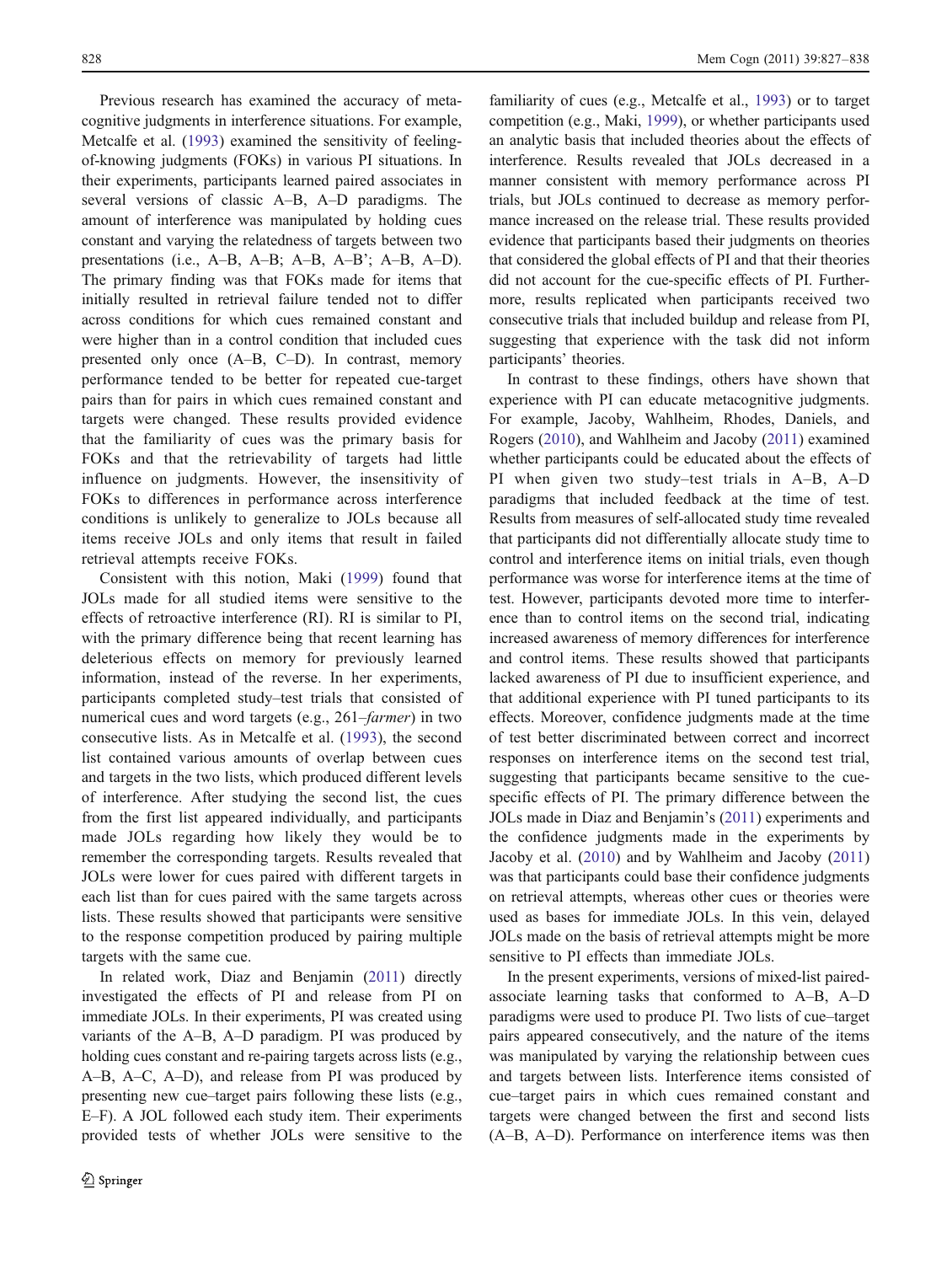<span id="page-2-0"></span>compared with that on control items (Experiment 1) for which cue–target pairs did not overlap between the lists (A– B, C–D) or with that on facilitation items (Experiments 2– 4) for which cue–target pairs remained constant between lists (A–B, A–B). JOL queries appeared as cues without their targets. The timing of JOLs was manipulated between participants, with one group being queried immediately following each item during study (immediate JOLs) and the other making judgments in a separate phase following study (delayed JOLs). The purpose of blocking delayed JOLs in this manner was to increase participants' reliance on retrieval attempts as the primary basis for judgments.

Monitoring accuracy of immediate and delayed JOLs was assessed by comparing the difference between JOL magnitudes and recall performance (i.e., calibration) and by computing correlations between JOLs and memory performance at the item level (i.e., resolution). In contrast to previous studies that used materials devoid of interference to examine delayed JOL accuracy, delayed JOLs were not expected to enhance calibration for interference items. In a PI situation, retrieval of items learned on an initial list (i.e., intrusions) can result in participants incorrectly holding those items to be target responses with high levels of confidence. Consequently, retrieval of intrusions prior to delayed JOLs should have the effect of misinforming JOL magnitudes by inflating judgments relative to other unsuccessful retrieval attempts (cf. Krinsky & Nelson, [1985\)](#page-11-0). However, relative JOL accuracy should still benefit from delayed JOLs, because retrieval attempts should be valid bases for judgments made on targets or errors other than intrusions. That is, the extent to which retrieval attempts are invalid bases for judgments depends on the rate of intrusions, and intrusions should occur only for a subset of items. Retrieval attempts on the remaining items should still be more valid than other bases typically relied upon when JOLs are queried immediately following study (cf. Koriat, [1997\)](#page-11-0). These predictions were tested in the following experiments.

#### Experiment 1

Experiment 1 compared the accuracy of immediate and delayed JOLs in a classic PI paradigm. Related word pairs were included in control (A–B, C–D) and interference (A– B, A–D) conditions.

# Method

#### Participants

Forty Washington University undergraduates participated in exchange for course credit or \$10 per hour. The immediate and delayed JOL groups each contained 20 randomly

assigned participants. All the participants were individually tested.

#### Design and materials

A 2 (item type: control vs. interference)  $\times$  2 (JOL: immediate vs. delayed) mixed design was used. Item type was a withinparticipants variable, and JOL was a between-participants variable. The materials consisted of 98 three-word sets that included one cue word (e.g., frog) and two associated targets (e.g., prince, lizard). The forward associative strength between the cues and targets was weak to moderate (range: .01–.05) according to the norms of Nelson, McEvoy, and Schreiber [\(1998](#page-11-0)). Both targets in each set were the same length.

The control and interference conditions conformed to A– B, C–D and A–B, A–D arrangements, respectively. A group of 90 critical sets and a group of 8 buffer sets were created from the original 98 three-word sets. These groups were further divided such that the 90 critical sets produced three groups of 30 sets and the 8 buffer sets produced two groups of 4 sets. Cues and targets in each group were equated for average length, word frequency (Balota et al., [2007](#page-10-0)), and strength of association from cue to target. For the three groups of critical sets, one group served in the A– B portion of the control condition and remained constant across experimental formats, and the 2 remaining critical sets were rotated through the second lists of the control and interference conditions (i.e., C–D and A–D). The responses that served as alternate responses in the first list and targets in the second list were also counterbalanced across formats. The two groups of buffer sets served in the primacy and recency portions of the study list. Each of these portions was comprised of two control items and two interference items. Buffers also served as practice items at the time of test and remained constant across formats.

The first list (A–B) contained 68 pairs (e.g., frog–prince) consisting of two groups of 30 critical items and 4 buffer items assigned to each of the control and interference conditions. These pairs appeared 3 times each, for a total of 204 presentations. In the second list (C–D or A–D), 68 pairs were presented once each. Half were control items that were new to the experiment  $(C-D)$ , and the other half were interference items that contained the same cue as that in the first list, paired with a new target (e.g., frog–lizard). At the time of test, eight cue words (buffer items) followed by a question mark (e.g., frog–?) were presented during a practice phase, and the remaining 60 critical cues were presented next, during a final cued recall test.

### Procedure

All the stimuli appeared in white, lowercase letters on a black background in the center of a computer screen. In the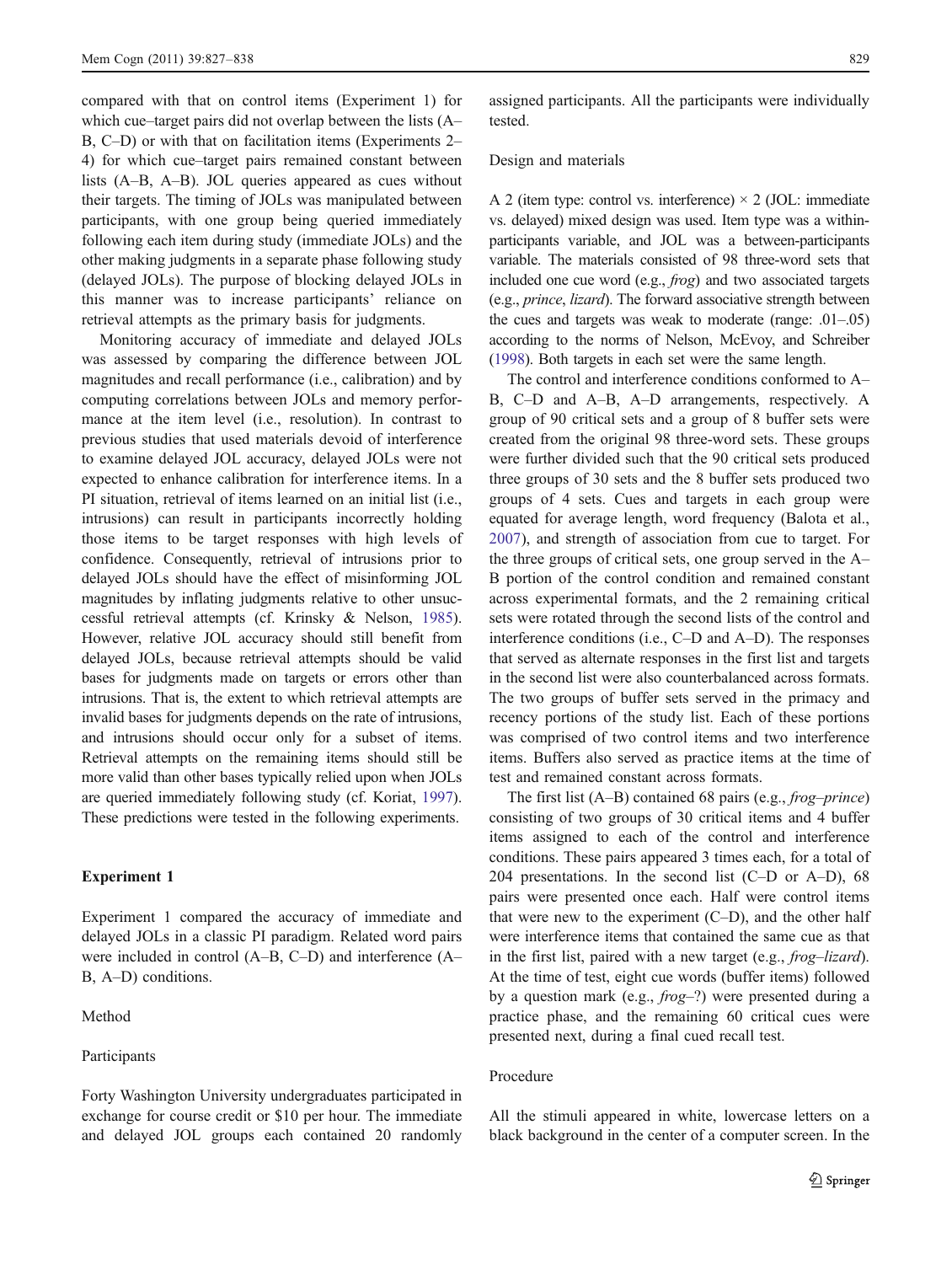first list, word pairs appeared 3 times each in a fixed random order, with the restriction that pairs from the same condition did not occur more than 3 times consecutively. Each pair was presented for 1.5 s, followed by a 500-ms interstimulus-interval (ISI). The instructions were to read each word pair aloud quickly.

In the second list, the presentation order of pairs was restricted in the same manner as in the first list. However, these pairs were presented for 4 s each, followed by a 500 ms ISI, and participants were told to study each pair for an upcoming memory test and to read each pair aloud. Participants were also told that the test would include the left member of each studied pair and that the task would be to recall the right member from the second list. They were encouraged to consider the nature of the upcoming memory test while studying these pairs.

In the immediate JOL group, participants were told that, after studying each pair, they would be asked to rate their confidence regarding the likelihood of remembering the right member of the pair when given the left member on a test that would occur approximately 5 min later. In the delayed JOL group, participants received the same study and JOL instructions as in the immediate JOL group. However, the study and JOL phases occurred in separate blocks. The presentation order was the same in each block to equate the number of intervening presentations between study and JOL for each item. The interval between JOL and test was also similar for each JOL group. However, note that this arrangement produced a longer retention interval between the study and test phases for the delayed than for the immediate JOL group.

At the time of JOL, the left member of each pair appeared with a question mark (e.g.,  $frog-?)$ , and the message "Likelihood of remembering?" was presented below with a scale that ranged from 0% to 100%. A rating of 0% indicated that participants would not remember the right member and would only be guessing at the time of test. In contrast, a rating of 100% indicated absolute certainty that they would remember the right member at the time of test. Participants were told that intermediate values (between 0% and 100%) represented varying levels of certainty and that they should use the full range of the scale to make their ratings as precisely as possible. Participants made their ratings by moving a marker across a sliding scale, using a computer mouse. Once they had selected a value, they moved on to the next item by clicking a box labeled "Continue."

Finally, at the time of test, the left member of pairs from the second list were presented individually, and participants were told to recall the right member. They were encouraged to give a response for every item but could pass if they could not think of any word related to the cue. Participants completed a practice test before the final test. Cue–question mark pairs appeared in the same manner as for JOL queries.

Items remained on the screen until participants gave a response. An experimenter recorded the responses made aloud.

#### Results and discussion

In all the experiments, the significance level for all tests was set at  $\alpha = .05$ .

Recall performance Table [1](#page-4-0) shows that the probability of correct recall was better for control than for interference items (.66 vs. .60),  $F(1, 38) = 12.50$ ,  $\eta_p^2 = .25$ . In addition, recall was better in the immediate than in the delayed JOL group (.73 vs. .53),  $F(1, 38) = 22.03$ ,  $\eta_p^2 = .37$ . This difference was likely due to there being more intervening events between study and test in the delayed JOL group. Finally, a trend indicated that the recall advantage for control over interference items was larger for the immediate than for the delayed JOL group. However, there was not a significant item type  $\times$  JOL interaction,  $F(1, 38) =$ 2.64,  $p = .11$ ,  $\eta_p^2 = .07$ . These results show that PI effects on recall tended to be larger for the immediate than for the delayed JOL group.

JOLs In contrast to the pattern of recall performance, JOLs tended to be higher for interference than for control items (Table [1](#page-4-0)). This difference was larger for the delayed JOL group. There was no effect of immediate versus delayed JOLs,  $F < 1$ , a significant effect of item type,  $F(1, 38) =$ 17.46,  $\eta_p^2 = .32$ , and a significant item type  $\times$  JOL interaction,  $F(1, 38) = 9.46$ ,  $\eta_p^2 = .20$ . The results suggest that the retrieval of intrusions prior to judgments may have inflated delayed JOLs.

To explore this possibility, intrusion rates for the immediate and delayed JOL groups were compared, and JOLs were conditionalized on responses produced at test. The idea was that if pre-JOL retrieval attempts produced intrusions for some items, this retrieval practice would produce a higher rate of intrusions in the delayed than in the immediate JOL group. In addition, participants might be more confident in intrusions because those responses are more accessible than other errors. The results revealed more intrusions for delayed than for immediate JOLs (.24 vs. .14),  $t(38) = 3.11$ ,  $d = 0.98$ , with delayed JOLs being higher for interference items that eventuated in intrusions than for other errors (.60 vs. .38),  $t(19) = 3.42$ ,  $d = 1.10$ . These results support the idea that intrusions retrieved prior to delayed JOLs contributed to the inflation of judgments.

Calibration Because differences in recall performance between JOL groups complicated the interpretation of calibration analyses, calibration differences were examined between item types within groups. Table [1](#page-4-0) shows that immediate JOLs were more underconfident for control than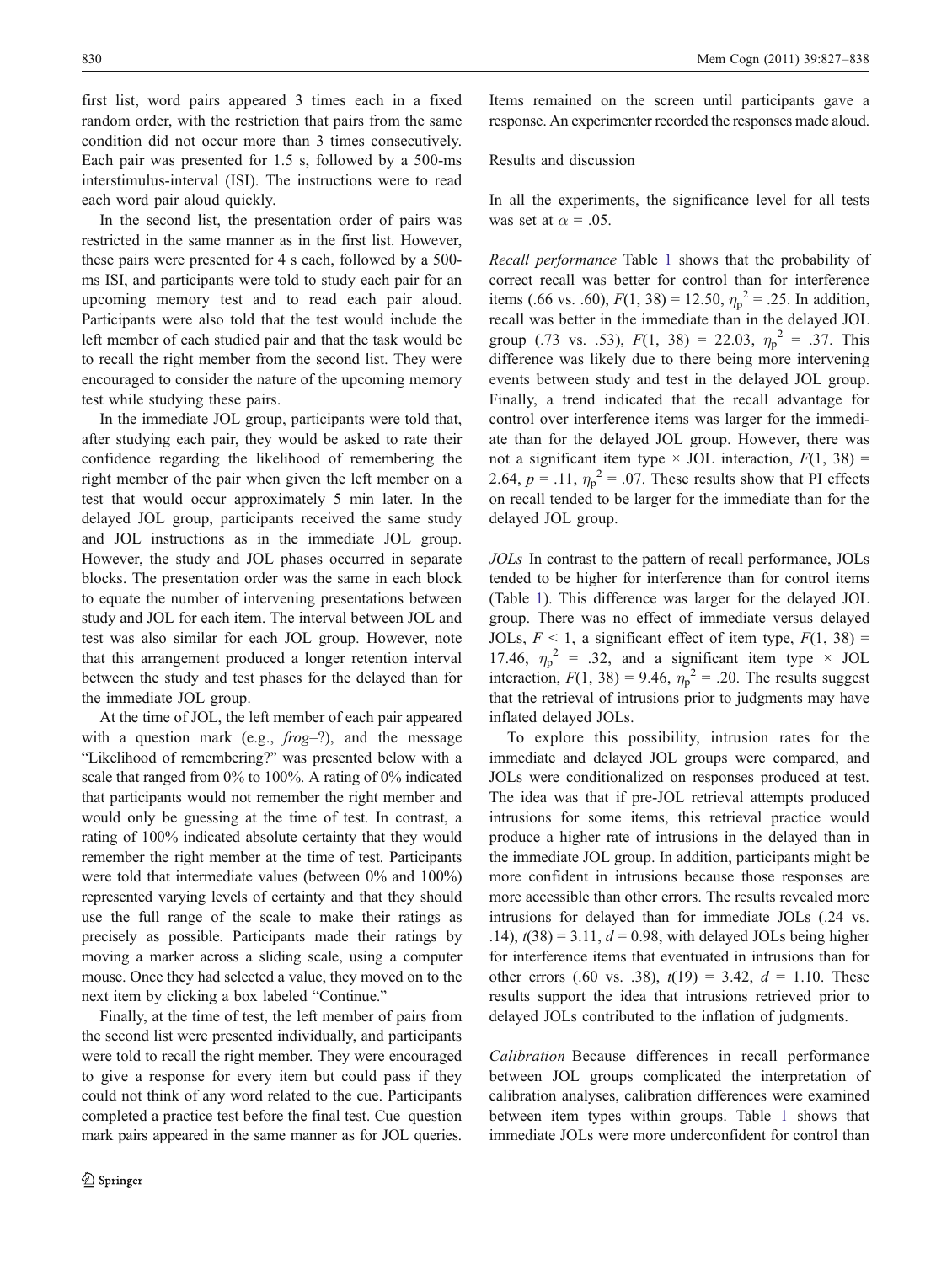<span id="page-4-0"></span>Table 1 Correct recall proportion, judgment-of-learning (JOL) magnitudes, and calibration as a function of item type and JOL: Experiments 1–4

| JOL          | Correct Recall |           | <b>JOL</b> Magnitude |           | Calibration |                |
|--------------|----------------|-----------|----------------------|-----------|-------------|----------------|
|              | Immediate      | Delayed   | Immediate            | Delayed   | Immediate   | Delayed        |
| Experiment 1 |                |           |                      |           |             |                |
| Control      | .77(03)        | .54(0.03) | .59(.03)             | .59(.03)  | $-.18(.03)$ | .05(.02)       |
| Interference | .69(0.03)      | .51(0.04) | .61(0.03)            | .69(0.03) | $-.08(.03)$ | .18(0.03)      |
| Experiment 2 |                |           |                      |           |             |                |
| Facilitation | .87(0.03)      | .81(0.03) | .73(02)              | .76(.03)  | $-.14(.03)$ | $-.05(.02)$    |
| Interference | .61(0.04)      | .51(0.04) | .53(0.03)            | .71(0.03) | $-.08(.04)$ | .20(0.03)      |
| Experiment 3 |                |           |                      |           |             |                |
| Facilitation | .85(.03)       | .75(.03)  | .74(0.04)            | .74(03)   | $-.11(.03)$ | $-.01$ $(.03)$ |
| Interference | .51(.05)       | .44(.05)  | .58(.04)             | .68(0.03) | .07(0.06)   | .24(.04)       |
| Experiment 4 |                |           |                      |           |             |                |
| Facilitation |                | .80(0.03) |                      | .72(0.03) |             | $-.08(.02)$    |
| Interference |                | .51(0.04) |                      | .63(0.03) |             | .12(0.03)      |

Note: Standard errors of the means are presented in parentheses

for interference items,  $t(19) = 5.06$ . In contrast, delayed JOLs were more overconfident for interference than for control items,  $t(19) = 5.82$ . All calibration scores were significantly different from zero,  $t(19)$ s > 2.08. As was expected, calibration of delayed JOLs was poorer for interference than for control items.

Resolution Resolution (Table 2) was assessed by computing mean within-participant gamma correlations between JOLs and recall performance (for a detailed rationale for using gammas, see Nelson, [1984](#page-11-0)). In contrast to calibration, scale differences do not affect relative JOL accuracy (when there are not ceiling or floor effects), thus allowing for the comparison of resolution across JOL groups. As was expected, delaying JOLs enhanced resolution. Resolution was better for delayed than for immediate JOLs (.80 vs. .12),  $F(1, 38) = 182.61$ ,  $\eta_p^2 =$ .83, and for control than for interference items (.51 vs. .41),  $F(1, 38) = 4.48$ ,  $\eta_p^2 = .11$ . There was no significant item type × JOL interaction,  $F(1, 38) = 1.16$ ,  $p = .29$ ,  $\eta_p^2 =$ .03. The finding that resolution for interference items was higher for delayed than for immediate JOLs indicates that retrieval attempts were a more valid basis on which to make judgments than were the bases used for immediate JOLs. However, the advantage of control over interference items suggests that retrieval attempts resulting in intrusions were invalid bases.

# Experiment 2

The results from Experiment 1 showed that delayed JOLs could enhance monitoring accuracy in a PI situation. However, only the resolution measure revealed these benefits, whereas calibration estimates for interference items in the delayed JOL group were highly overconfident. Although this result was expected, the greater familiarity of cues in the interference than in the control condition may have contributed to this overconfidence. In Experiment 2, the familiarity of cues was matched for interference and noninterference item types by replacing control items with facilitation items in which cues and targets were repeated across lists. This change equated the contribution of cue familiarity across conditions and provided a more precise

Table 2 Within-participant gamma correlations between judgments of learning (JOLs) and recall performance as a function of item type and time of JOL: Experiments 1–4

|              | Time of JOL |           |  |
|--------------|-------------|-----------|--|
|              | Immediate   | Delayed   |  |
| Experiment 1 |             |           |  |
| Control      | .15(0.05)   | .88(.05)  |  |
| Interference | .10(0.05)   | .73(0.05) |  |
| Experiment 2 |             |           |  |
| Facilitation | .42(0.08)   | .87(0.08) |  |
| Interference | .16(0.05)   | .67(0.06) |  |
| Experiment 3 |             |           |  |
| Facilitation | .43(.10)    | .67(.10)  |  |
| Interference | .15(0.06)   | .62(.06)  |  |
| Experiment 4 |             |           |  |
| Facilitation |             | .88(0.03) |  |
| Interference |             | .62(0.04) |  |

Note: Standard errors of the means are presented in parentheses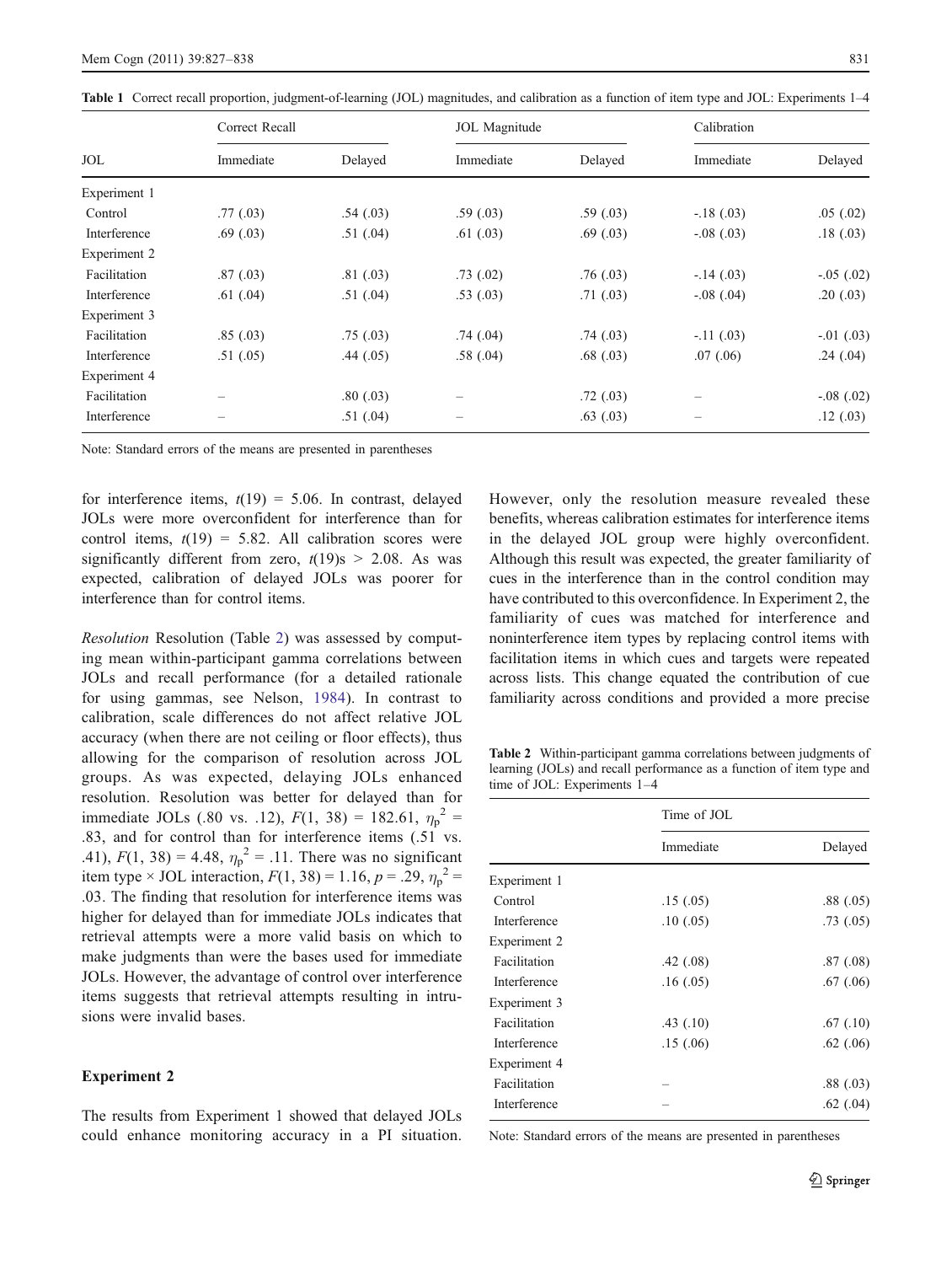<span id="page-5-0"></span>examination of the correspondence between JOLs and recall performance. Experiment 2 also examined whether the results from Experiment 1 would replicate and extend to another PI situation.

# Method

Participants

Forty Washington University undergraduates participated in exchange for course credit or \$10 per hour. The immediate and delayed JOL groups each contained 20 randomly assigned participants. All the participants were individually tested.

# Design, materials, and procedure

The design, materials, and procedure were identical to those in [Experiment 1](#page-2-0), except that a 2 (item type: facilitation vs. interference)  $\times$  2 (JOL: immediate vs. delayed) mixed design was used. Facilitation items containing the same cue–target pairs in each of the two lists (A–B, A–B) replaced the control items.

## Results

Recall performance Table [1](#page-4-0) shows that recall performance was better for facilitation than for interference items (.84 vs. .56),  $F(1, 38) = 171.61$ ,  $\eta_p^2 = .82$ . Recall also tended to be better in the immediate than in the delayed JOL group (.74 vs. .66),  $F(1, 38) = 3.39$ ,  $p = .07$ ,  $\eta_p^2 = .08$ . The item type  $\times$ JOL interaction was not significant,  $F < 1$ .

JOLs Table [1](#page-4-0) shows that JOLs were higher for facilitation than for interference items (.75 vs. .62),  $F(1, 38) = 80.00$ ,  $\eta_p^2$  = .68, and for delayed than for immediate JOLs (.74 vs. .63),  $F(1, 38) = 7.47$ ,  $\eta_p^2 = .16$ . More important, a significant item type  $\times$  JOL interaction,  $F(1, 38) = 25.82$ ,  $\eta_{\rm p}^2$  = .41, revealed that the difference between facilitation and interference items was greater for immediate than for delayed JOLs. This interaction suggests that cue familiarity played little, if any, role in the overconfidence of delayed JOLs on interference items. Rather, retrieval of intrusions prior to judgments likely gave rise to this overconfidence.

Consistent with this possibility, follow-up analyses revealed a higher intrusion rate for the delayed than for the immediate JOL group  $(.30 \text{ vs. } .18)$ ,  $t(38) = 3.64$ ,  $d = 1.15$ . Also, delayed JOLs were greater for interference items eventuating in intrusions than for other errors (.64 vs. .31),  $t(19) = 6.93$ ,  $d = 1.96$ . These results replicate Experiment 1 and further support the idea that intrusions held with high confidence were responsible for the inflation of delayed JOLs.

Calibration As in [Experiment 1,](#page-2-0) calibration was compared for item types within JOL groups (Table [1](#page-4-0)). Results revealed that immediate JOLs tended to be more underconfident for facilitation than for interference items,  $t(19) =$ 1.80,  $p = .09$ ,  $d = 0.37$ . In contrast, delayed JOLs were underconfident for facilitation items and overconfident for interference items. All calibration scores were significantly different from zero,  $t(19)$ s > 2.49, with the exception that the score for interference items in the immediate JOL group was marginally different from zero,  $t(19) = 1.98$ ,  $p = .06$ . Again, the calibration of delayed JOLs was better in a condition devoid of interference (i.e., facilitation) than in an interference condition.

Resolution Resolution again benefited from delayed JOLs (Table [2](#page-4-0)). Five participants had perfect recall in at least one condition, which precluded them from resolution analyses. The results revealed that resolution for the remaining 35 participants was higher for delayed than for immediate JOLs (.77 vs. .29),  $F(1, 34) = 55.72$ ,  $\eta_p^2 =$ .62, and higher for facilitation than for interference items  $(.64 \text{ vs. } .42), F(1, 34) = 11.07, \eta_p^2 = .25.$  There was not a significant item type  $\times$  JOL interaction,  $F \le 1$ .

Summary In sum, the results from Experiment 2 replicated the results from Experiment 1. The magnitudes of immediate JOLs better reflected differences in recall performance between the facilitation and interference conditions than did those of delayed JOLs. In contrast, resolution was better for delayed than for immediate JOLs. These results showed that delayed JOLs continued to enhance resolution of interference items when facilitation, rather than control, pairs were included in the list. More important, the primary mechanism implicated in the inflation of delayed JOLs was the retrieval of intrusions.

#### Experiment 3

Experiments 1 and 2 demonstrated that delayed JOLs enhanced monitoring accuracy of interference items in terms of resolution but did not improve calibration scores as compared with noninterference items. The evidence presented thus far indicates that pre-JOL recall of intrusions likely drove the overconfidence in delayed JOLs for interference items. Experiment 3 tested this account by examining calibration as a function of the number of responses that participants judged as paired with cues prior to JOLs. It seems reasonable that the overconfidence in delayed JOLs for intrusions should be greater for interference items for which intrusions were the only response to come to mind, as compared with items for which more than one response came to mind. The idea is that retrieval practice of an intrusion alone will hurt memory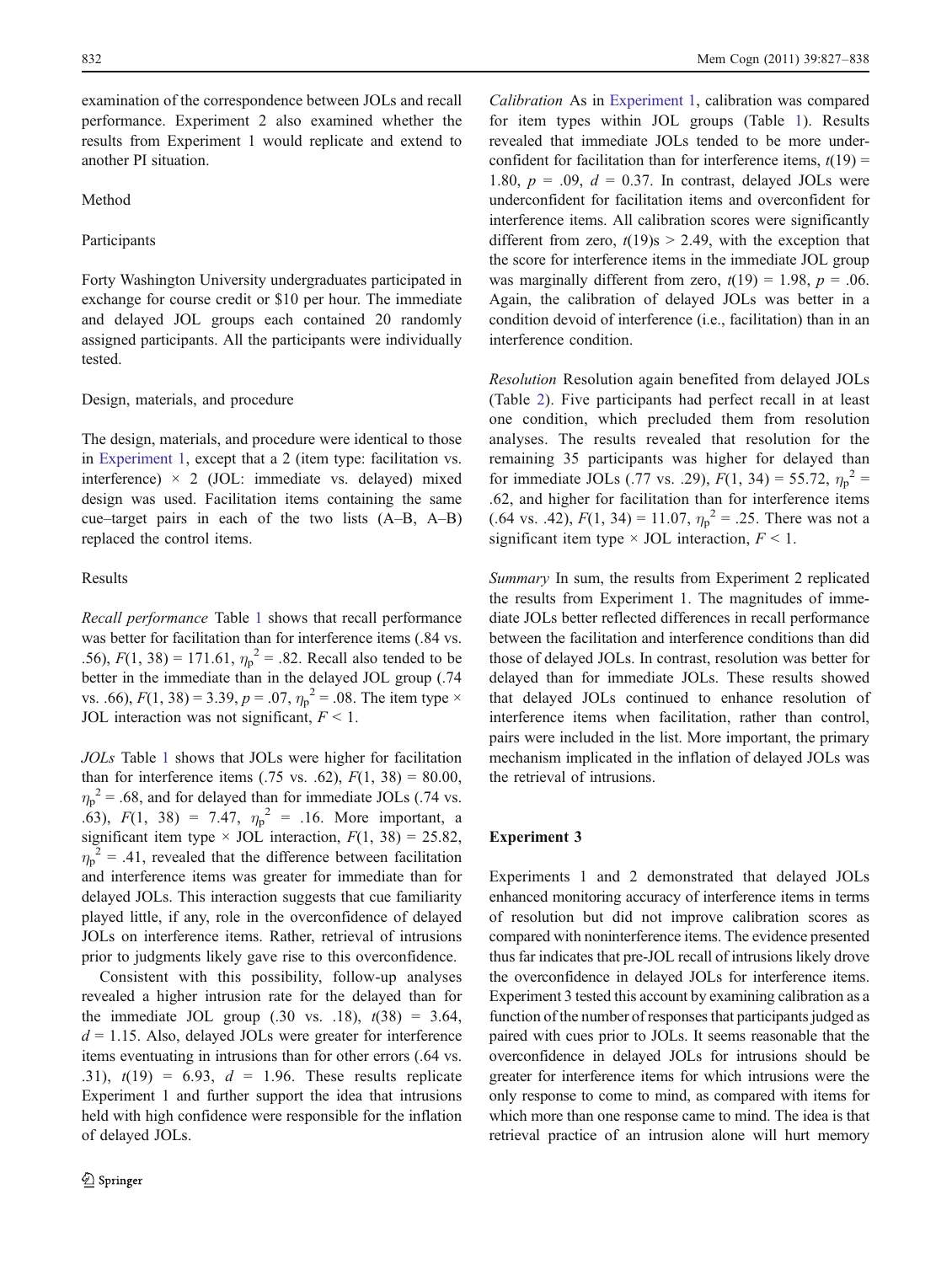performance more than will retrieval practice of multiple responses that may include the target response. Furthermore, JOLs should be reasonably high in both situations, because the accessibility of intrusions is likely to be higher than for other errors (cf. Koriat, [1993,](#page-11-0) [1995\)](#page-11-0). Consequently, the prediction was that delayed JOLs for interference items judged as paired with only one response would be more overconfident than JOLs for items judged as paired with two responses.

## Method

#### Participants

Forty Washington University undergraduates participated in exchange for course credit or \$10 per hour. The immediate and delayed JOL groups each contained 20 randomly assigned participants. All the participants were individually tested.

#### Design, materials, and procedure

The design, materials, and procedure were identical to those in [Experiment 2](#page-4-0), with the exception that participants made response judgments indicating whether one or two responses was paired with a cue prior to making each JOL. The instructions correctly informed participants that all cues appeared with either one or two responses across lists. For both JOL types, boxes labeled "1" and "2" appeared below the JOL prompts. Participants made their judgments by clicking the mouse cursor on either box. After choosing a response, participants clicked a box labeled "Continue" to move on to the JOL portion of the trial.

## Results

Recall performance Table [1](#page-4-0) shows that recall was again better for facilitation than for interference items (.80 vs. .48),  $F(1, 38) = 222.76$ ,  $\eta_p^2 = .85$ . There was also a nonsignificant trend indicating that recall was better in the immediate than in the delayed JOL group (.68 vs. .60),  $F(1, 1)$ 38) = 2.37,  $p = .13$ ,  $\eta_p^2 = .06$ . There was no significant item type  $\times$  JOL interaction,  $F < 1$ .

JOLs Table [1](#page-4-0) also shows that JOLs were greater for facilitation than for interference items  $(.74 \text{ vs. } .63)$ ,  $F(1, 1)$ 38) = 46.78,  $\eta_p^2$  = .55, and JOLs were not significantly different for immediate and delayed groups (.66 vs. .71), F  $(1, 38) = 1.09, p = .30, \eta_p^2 = .03$ . However, a significant item type  $\times$  JOL interaction,  $F(1, 38) = 9.21$ ,  $\eta_p^2 = .20$ , indicated that the difference between JOLs for facilitation and interference items was larger for the immediate than for the delayed JOL group.

A one-tailed *-test revealed that intrusions were again* higher for delayed than for immediate JOLs (.29 vs. .22), t  $(38) = 1.68$ ,  $d = 0.53$ , and delayed JOLs were greater for interference items eventuating in intrusions than for other errors (.67 vs. .38),  $t(19) = 7.44$ ,  $d = 1.41$ . Together, these results again support the notion that pre-JOL retrieval of intrusions drove the overconfidence on interference items in the delayed JOL group.

Calibration The method of assessing calibration was the same as that in Experiments 1 and 2 (see Table [1](#page-4-0)). Results revealed that immediate JOLs for facilitation items were underconfident,  $t(19) = -3.84$ , whereas JOLs for interference items were well calibrated,  $t(19) = 1.21$ ,  $p = .24$ . In contrast, delayed JOLs for facilitation items were well calibrated,  $t < 1$ , whereas JOLs for interference items were overconfident,  $t(19) = 6.32$ . The results again show wellcalibrated delayed JOLs in a learning situation devoid of interference and inflated JOLs in a PI situation.

Resolution Replicating Experiments 1 and 2, resolution was again better for delayed than for immediate JOLs (see Table [2](#page-4-0)). Resolution analyses included 36 participants who did not have perfect recall in any condition. Resolution was higher for delayed than for immediate JOLs (.65 vs. .29), F  $(1, 35) = 18.77, \eta_p^2 = .35$ , and for facilitation than for interference items (.55 vs. .38),  $F(1, 35) = 4.35$ ,  $\eta_p^2 = .11$ . There was not a significant item type  $\times$  JOL interaction,  $F$  $(1, 35) = 1.84$ ,  $p = .18$ ,  $\eta_p^2 = .05$ . These results again suggest that retrieval attempts prior to delayed JOLs were valid for most items.

Response judgments The accuracy with which participants could identify the number of responses paired with a cue was examined as a function of item type and JOL. Participants were extremely accurate in identifying the number of responses paired with facilitation items in both the immediate and delayed JOL groups. Facilitation items were more often judged as having been presented with one rather than two responses (.90 vs. 10),  $F(1, 38) = 612.72$ ,  $\eta_p^2$  = .94, and this effect did not differ for immediate and delayed JOLs,  $F < 1$ .

Of primary relevance to the claim that intrusions retrieved prior to delayed JOLs on interference items inflated judgments were the response judgments for interference items. The prediction was that participants' response judgments would be more accurate for interference items in the immediate than in the delayed JOL group because more forgetting would occur in the latter group. This is because forgetting of List 1 responses could produce errors on response judgments in the immediate JOL group, whereas forgetting of List 1 or List 2 responses could both produce errors in the delayed JOL group. Results revealed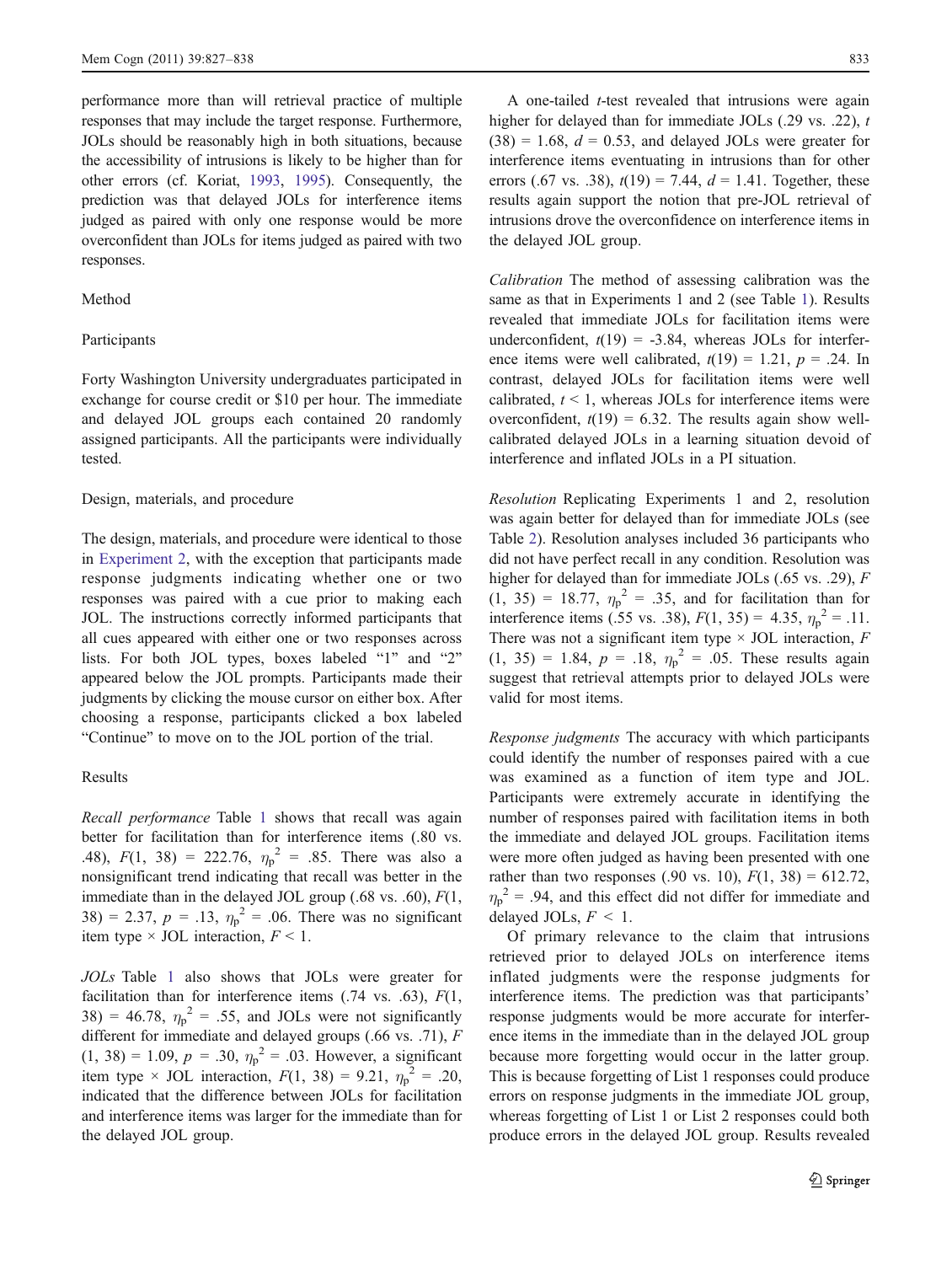that interference items were judged as having been paired with two responses more often in the immediate than in the delayed JOL group (.82 vs. .60),  $t(38) = 4.22$ ,  $d = 1.34$ . These results show that the immediate JOL group recognized which interference items had been paired with two responses more accurately than did the delayed JOL group.

The role of such recognition failures in the inflation of JOLs was examined more closely by comparing JOLs with recall performance as a function of response judgments. The prediction was that the difference between predicted and actual recall performance would be greater for interference items judged as paired with one rather than two responses, because intrusions retrieved as the only response should drive final recall performance down more than when two responses come to mind, for reasons described above. In contrast, the timing of immediate JOLs should largely preclude retrieval of intrusions, resulting in little, if any, difference between JOLs and recall for either response judgment.

Consistent with these predictions, Fig. 1 shows that immediate JOLs for interference items did not differ from recall performance for either response judgment. In contrast, delayed JOLs were more overconfident for items judged as paired with one response, rather than with two responses. Separate 2 (measure: JOL vs. recall) X 2 (response judgment: 1 vs. 2) ANOVAs conducted for immediate and delayed JOL groups confirmed these findings. There were no significant effects in the immediate JOL group,  $Fs \le 1.39$ ,  $ps \ge .25$ ,  $\eta_p^2 s \le .07$ . However, for the delayed JOL group, results from 19 participants who made both response judgments for interference items revealed significant effects of measure,  $F(1, 18) =$ 89.55,  $\eta_p^2 = .83$ , and response judgment,  $F(1, 18) = 26.25$ ,  $\eta_p^2$  = .59, and a significant measure × response judgment interaction,  $F(1, 18) = 19.94$ ,  $\eta_p^2 = .53$ .

A further possibility is that intrusions produced prior to delayed JOLs were likely to have been mistaken for target responses more often when only one response came to mind. To explore this possibility, intrusion rates for interference items were examined as a function of response judgment. Retrieval practice of intrusions was expected to increase the probability of their being recalled at test more when intrusions were retrieved alone than when other responses were also retrieved. Consistent with this prediction, the results showed that the intrusion rate for interference items was higher for items judged as having been paired with one response, rather than with two responses (.41 vs. .25),  $t(18) = 3.26$ ,  $d = 0.99$ .

In addition, if intrusions were more likely to be mistaken for targets when only one response came to mind in the delayed JOL group, JOLs for these responses should not differ for responses that eventuated in intrusions and targets because the accessibility of both responses should be



Fig. 1 Predicted and actual recall proportions for interference items as a function of response judgment in immediate and delayed judgmentof-learning (JOL) groups: Experiment 3

similar. In contrast, JOLs should be higher for eventual targets than for intrusions when two responses came to mind because there would be more information available on which to base judgments (e.g., effects of response competition, list membership of each candidate, etc.). Analyses included data from the 14 participants who produced targets, intrusions, and other errors at the time of test and made both response judgments on interference items in the delayed JOL group. For interference items judged as paired with one response, JOLs did not differ for eventual targets and intrusions  $(.74 \text{ vs. } .76)$ ,  $t(13) = 0.26$ ,  $p = .80$ ,  $d = 0.10$ . In contrast, JOLs for items judged as paired with two responses were greater for eventual targets than for intrusions (.88 vs. .61),  $t(13) = 3.47$ ,  $d = 1.29$ . These results support the idea that intrusions were more often mistaken for target responses for interference items judged as paired with one response, instead of two responses, in the delayed JOL group.

Summary The results of [Experiment 3](#page-5-0) provide further evidence suggesting that retrieving intrusions prior to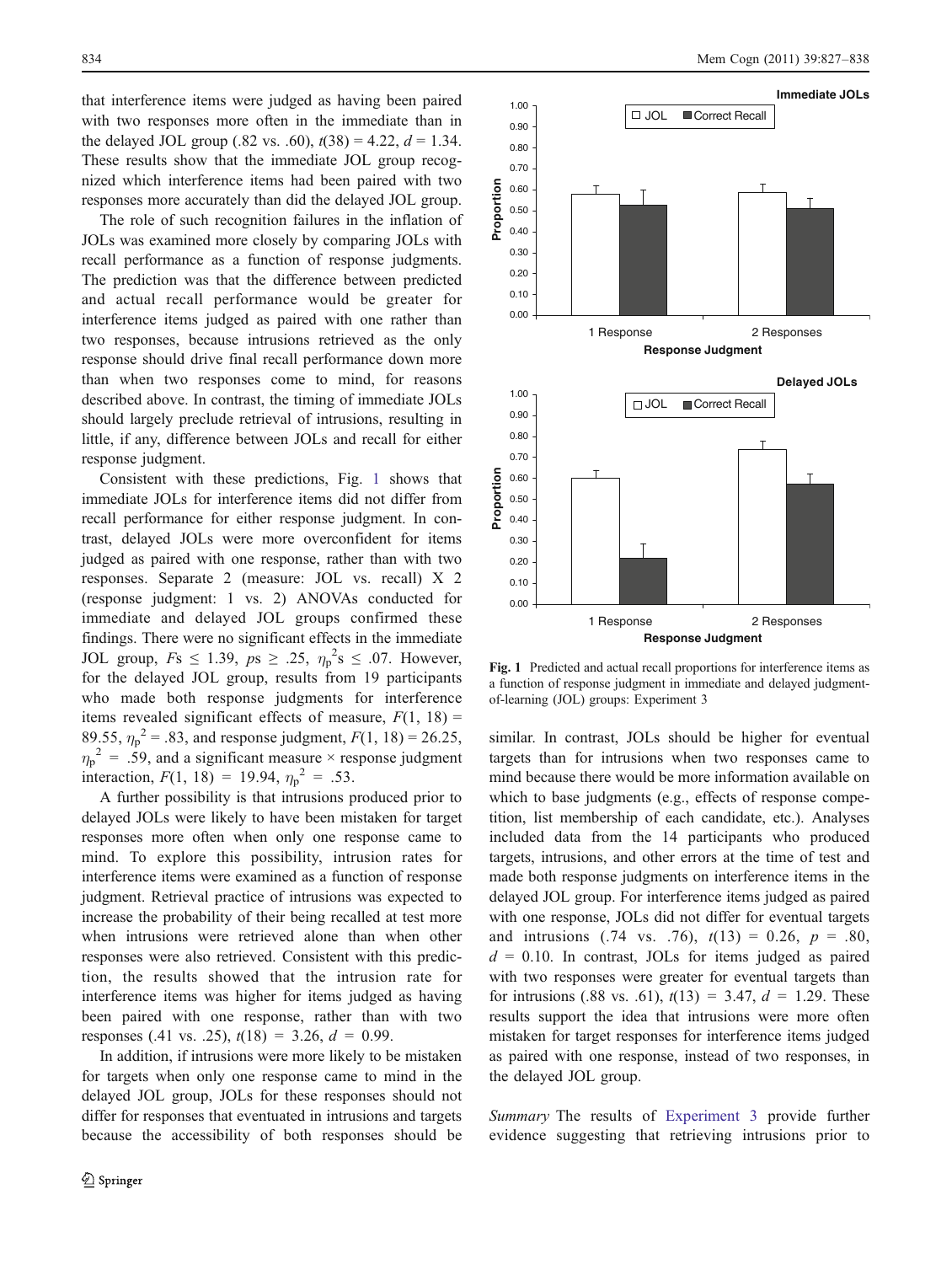delayed JOLs inflates judgments. Retrieval practice with intrusions prior to judgments in the delayed JOL condition contributed to overestimations of recall performance in two ways. First, the accessibility of intrusions and target responses were sufficiently similar to lead participants to sometimes mistake intrusions for target responses. Second, retrieval practice of intrusions prior to delayed JOLs resulted in impaired recall performance due to an increase in intrusions at the time of test. Thus, inflated JOLs and impaired recall performance resulting from recall of intrusions prior to delayed JOLs gave rise to the overconfidence for interference items.

# Experiment 4

The results from Experiments 1–3 strongly support the idea that retrieval of intrusions prior to delayed JOLs inflated judgments. In Experiment 4, direct evidence was sought for this notion by directly measuring retrieval attempts prior to delayed JOLs. Experiment 4 was the same as the delayed JOL group in [Experiment 2](#page-4-0), with the exception that participants made overt retrieval attempts prior to judgments. In addition, retrieval latencies for pre-JOL recall were recorded. The addition of overt retrieval attempts made it possible to verify that the retrieval of intrusions was responsible for the overconfidence of delayed JOLs for interference items, and allowed for the examination of resolution of interference items as a function of the type of response produced prior to JOLs. The expectation was that the pattern of overconfidence found in earlier experiments would replicate and that direct evidence for the role of pre-JOL intrusions in this overconfidence would obtain. Furthermore, resolution on interference items was not expected to differ from resolution on facilitation items when analysis did not include pre-JOL intrusions because the removal of intrusions would leave only items for which retrieval attempts produced targets or nonintrusion errors (i.e., valid bases for judgments).

# Method

# Participants

Twenty Washington University undergraduates participated in exchange for course credit or \$10 per hour. All the participants were individually tested.

# Design, materials, and procedure

The design, materials, and procedure were the same as those in [Experiment 2,](#page-4-0) with the exception that participants

made overt retrieval attempts prior to JOLs and the computer recorded their retrieval latencies. A box labeled "Click here to respond" appeared with the cues presented in the delayed JOL phase. Participants were told to click the mouse cursor on the box when the List 2 response came to mind, or when they were ready to guess if they could not remember the List 2 response. Next, participants made their responses aloud, and an experimenter recorded them.

# Results

Recall performance As in Experiments 2 and 3, recall performance on the final test was better for facilitation than for interference items (Table [1\)](#page-4-0),  $t(19) = 12.46$ ,  $d = 1.71$ . Note that recall performance was nearly identical in Experiments 2 and 4. In addition, the rate of intrusions in Experiment 4 (.25) was comparable to those in the previous experiments. These results indicate that participants likely made covert retrieval attempts prior to delayed JOLs in the previous experiments even when not instructed to do so.

Pre-JOL recall Recall performance for retrieval attempts made prior to JOLs (i.e., pre-JOL recall) was nearly identical to performance on the final test. Pre-JOL recall was higher for facilitation than for interference items (.81 vs. .51),  $t(19) = 12.42$ ,  $d = 1.83$ , and did not differ from final recall,  $F \leq 1$ . In addition, the proportion of responses that were the same for pre-JOL and final recall was extremely high and better for facilitation than for interference items (.96 vs. .91),  $t(19) = 2.84$ ,  $d = 0.81$ . These results provide evidence that the responses produced on pre-JOL retrieval attempts and final recall were the same for most items. In addition, these results support the assumption in the previous experiments that intrusions made at the time of test often reflect intrusions made prior to JOLs. The proportion of items for which intrusions occurred on both pre-JOL and final recall was quite high (.88). Finally, the rate of intrusions did not differ for pre-JOL and final recall (.24 vs. .25),  $t = 1.04$ ,  $d = 0.14$ .

Retrieval latencies for pre-JOL recall revealed that target responses were retrieved more quickly than intrusions, and that intrusions were retrieved more quickly than other errors  $(2,862 \text{ vs. } 3,896 \text{ vs. } 6,445 \text{ ms}), t(19)\text{s} \geq 2.38, ds \geq 0.55.$ In addition, the correlation between retrieval time and JOLs computed across participants for interference items that produced intrusions during pre-JOL recall tended to be negative,  $r = -.41$ ,  $p = .08$ . These results suggest that overconfidence in interference items increased with the accessibility of intrusions.

JOLs Table [1](#page-4-0) shows that JOLs were higher for facilitation than for interference items,  $t(19) = 5.19$ ,  $d = 0.66$ . In addition, JOLs were higher for intrusions than for other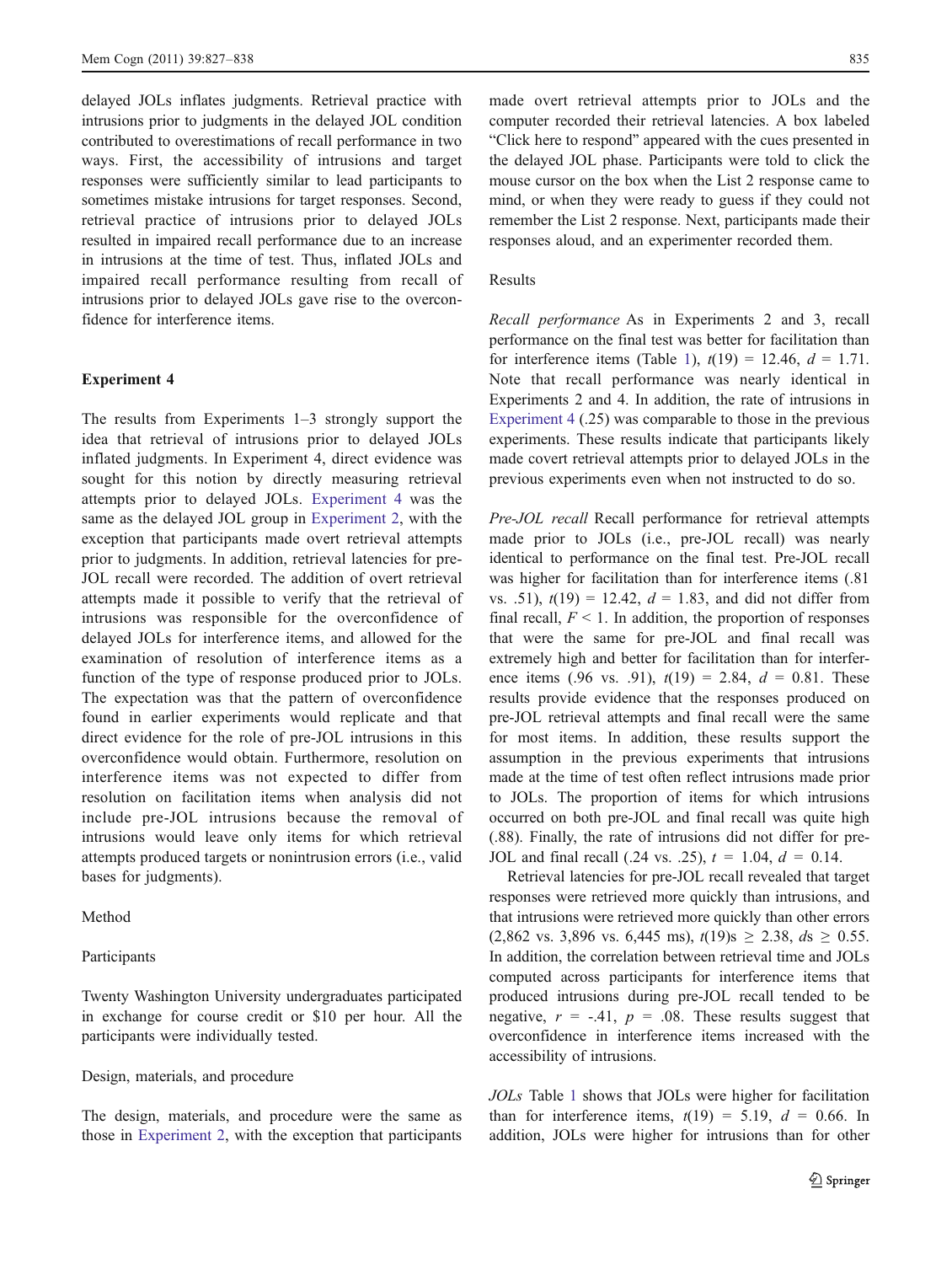errors for both pre-JOL recall (.62 vs. .26) and final recall  $(.60 \text{ vs. } .27)$ ,  $F(1, 19) = 48.76$ ,  $\eta_p^2 = .72$ . The latter results further support the notion that retrieval of intrusions inflated delayed JOLs.

Calibration Consistent with Experiment 2, Table [1](#page-4-0) shows that delayed JOLs were underconfident for facilitation items,  $t(19) = -3.88$ , and overconfident for interference items,  $t(19) = 4.05$ . However, when interference items that produced pre-JOL intrusions were removed from the analysis, the results revealed that delayed JOLs (.62) did not differ from recall performance  $(.65)$ ,  $t(19) = 1.12$ . These results provide evidence that the retrieval of intrusions gave rise to the inflation of delayed JOLs.

Resolution One participant was excluded from resolution analyses due to perfect performance in the facilitation condition. Table [2](#page-4-0) shows that resolution was again better for facilitation than for interference items,  $t(18) = 5.22$ ,  $d = 0.29$ , resulting from overconfidence due to the retrieval of intrusions on interference items. An examination of Fig. 2 reveals further support for this conclusion, in that resolution did not differ between facilitation items and interference items that did not produce intrusions during pre-JOL recall,  $t \leq 1$ . In addition, resolution computed for interference items on which intrusions were retrieved prior to JOLs (for the 5 participants with variance in their performance) revealed a mean gamma correlation that was not significantly different from zero  $(-.21)$ ,  $t < 1$ . Taken together, the results from these experiments provide evidence that delayed JOLs can produce high levels of relative monitoring accuracy in a PI situation. This occurs



Fig. 2 Monitoring resolution for delayed judgments of learning (JOLs) as a function of item type and whether items that elicited intrusions prior to JOLs for interference items were included in the analysis: Experiment 4

when pre-JOL retrieval does not produce intrusions that are mistaken for target responses.

# General discussion

The primary aim of the present experiments was to determine the extent to which immediate and delayed JOLs predict memory performance under conditions of PI. The results showed that relative monitoring accuracy was better for delayed than for immediate JOLs; however, delayed JOLs were still overconfident for interference items. Further analyses revealed that the retrieval of intrusions prior to delayed JOLs inflated judgments, relative to those made on other errors. These results suggest that retrieval attempts can serve as both valid and invalid bases on which to make judgments in a PI situation and that the validity of this basis depends on the quality of retrieval.

Proactive interference and theories of delayed JOL effects

In their original study of delayed JOLs, Nelson and Dunlosky [\(1991](#page-11-0)) proposed that retrieval attempts from long-term memory made prior to delayed JOLs provide bases for JOLs that are more diagnostic of future recall performance than are immediate JOLs because the latter judgments are impaired by noise from short-term memory. According to the original conception of the monitoring dual memories (MDM) account, delayed JOLs should enhance both resolution and calibration for interference and noninterference items beyond that of immediate JOLs. This prediction holds for both types of items because noise from short-term memory should not influence retrieval attempts made prior to delayed JOLs for either item type. The results from the present experiments are incompatible with this account in that delayed JOLs produced overconfidence on interference items and did not improve resolution on interference items to the same extent as for control or facilitation items.

However, an auxiliary assumption of the MDM account not explicitly described in the original formulation of the theory is that people have difficulty evaluating the quality of memories that come to mind (J. Dunlosky, personal communication, November 30, 2010). Thus, retrieval from long-term memory is necessary for improving JOL accuracy, but the improvement depends on the quality of the retrieved information. If this assumption is considered, the results from the present experiments are compatible with the MDM account. Specifically, the results from Experiment 4 showed that when analyses of interference items did not include intrusions, delayed JOLs corresponded well with recall performance, and resolution did not differ for facilitation and interference items. These results are consistent with the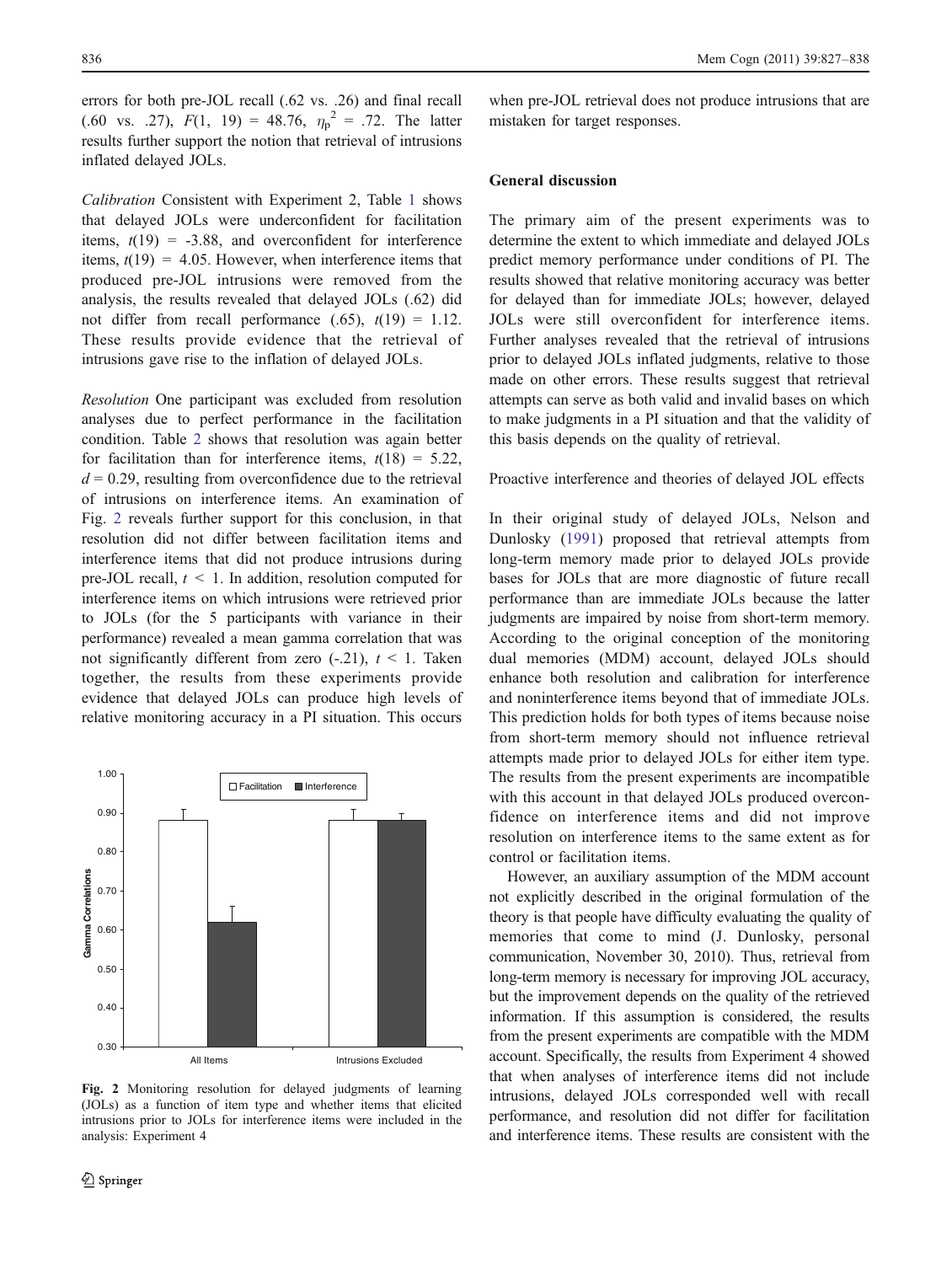<span id="page-10-0"></span>notion that delayed JOLs are more accurate than immediate JOLs because people can rely on the contents of long-term memory as a basis for judgments and that intrusions retrieved from long-term memory can hurt the accuracy of delayed JOLs.

Another plausible account of the delayed JOL advantage, the self-fulfilling prophecy hypothesis (Spellman & Bjork, [1992\)](#page-11-0), posits that this effect occurs because of the retrieval practice prior to delayed JOLs. This retrieval practice artifactually boosts memory for the retrieved response, and, consequently, items that elicit responses receive higher JOLs than do items that do not elicit responses. The results in the present study are compatible with this account in two ways. First, intrusion rates were higher for delayed than for immediate JOLs, which was presumably due to retrieval practice of intrusions prior to judgments. Second, delayed JOLs that eventuated in intrusions received higher JOLs than did those that eventuated in other errors. This suggests that responses made more accessible through retrieval practice received higher JOLs.

In a similar vein, Koriat's [\(1993](#page-11-0), [1995\)](#page-11-0) accessibility hypothesis holds that there is a positive relationship between the accessibility of information stored in memory and the magnitude of metacognitive judgments. Indeed, Metcalfe and Finn ([2008\)](#page-11-0) have shown that the accessibility of responses is a primary basis for delayed JOLs. According to this account, the accuracy of delayed JOLs should be impaired in an interference situation since the ease with which a response comes to mind should be similar for target responses and intrusions mistaken for target responses retrieved prior to delayed JOLs. The results in [Experiment 3](#page-5-0) are in line with this notion, because the magnitude of JOLs for interference items judged as paired with one response did not differ between items that eventuated in targets or intrusions at the time of test. This was presumably due to participants misattributing the high accessibility of intrusions retrieved alone as an indication that those responses were from the target list.

#### Unintended interference effects and JOL accuracy

Interference might also play a role in JOL accuracy in experiments using materials that were not intended to produce high levels of interference. That is, it is unlikely that any experiments are completely free of interference. Even when not designed to produce interference, intralist and extralist intrusions are likely to occur sometimes because of unintended similarities among items, global interference, and so forth, and such interference might vary with factors such as list length. Undetected interference effects of this sort might commonly occur in JOL studies and might be partially responsible for the finding of only moderate correlations between JOLs and recall performance (cf. Koriat, [1997\)](#page-11-0). Consideration of unintended interference effects may prove critical in discovering ways to optimize monitoring accuracy.

Diminishing the effects of proactive interference: Educating metamemory

As was mentioned in the introduction, finding ways to enhance awareness of PI is important for discovering ways to diminish its effects. Enhancing awareness of PI is of practical importance because methods that are successful in doing so may prove useful in training efforts aimed at the remediation of age-related memory deficits. In this vein, Jacoby et al. [\(2010\)](#page-11-0) demonstrated that young and older adults could learn to diminish the effects of PI when given two trials with feedback at the time of test. Participants' heightened awareness of PI was thought to produce these effects, as evidenced by their more effective use of study time and reduced rates of intrusions held in high confidence on a second trial. Along with the results from the present study, these findings suggest that the influence of PI on memory performance will be strongest when there is low awareness of its effects. Consequently, training efforts might stand to benefit from procedures that highlight the subjective experience that accompanies items that produce intrusions that are mistaken for target responses.

# Conclusion

Much has been made of the importance of optimizing monitoring accuracy to improve the control over future learning behaviors, and delayed JOLs are one means by which to do so. However, the finding that the benefits of delayed JOLs are limited in PI situations suggests that one should consider other means of optimization. Finding ways to optimize monitoring in interference situations is important because these situations are common in many realworld contexts (e.g., remembering where one last parked). Thus, the discovery of optimal bases for monitoring in these situations will be an important goal for future research.

# References

- Anderson, M. C., & Neely, J. H. (1996). Interference and inhibition in memory retrieval. In E. L. Bjork & R. A. Bjork (Eds.), Handbook of perception and cognition: Memory (2nd ed., pp. 237–313). San Diego: Academic Press.
- Balota, D. A., Yap, M. J., Cortese, M. J., Hutchison, K. A., Kessler, B., Loftis, B., Neely, J. H., Nelson, D. L., Simpson, G. B., & Treiman,